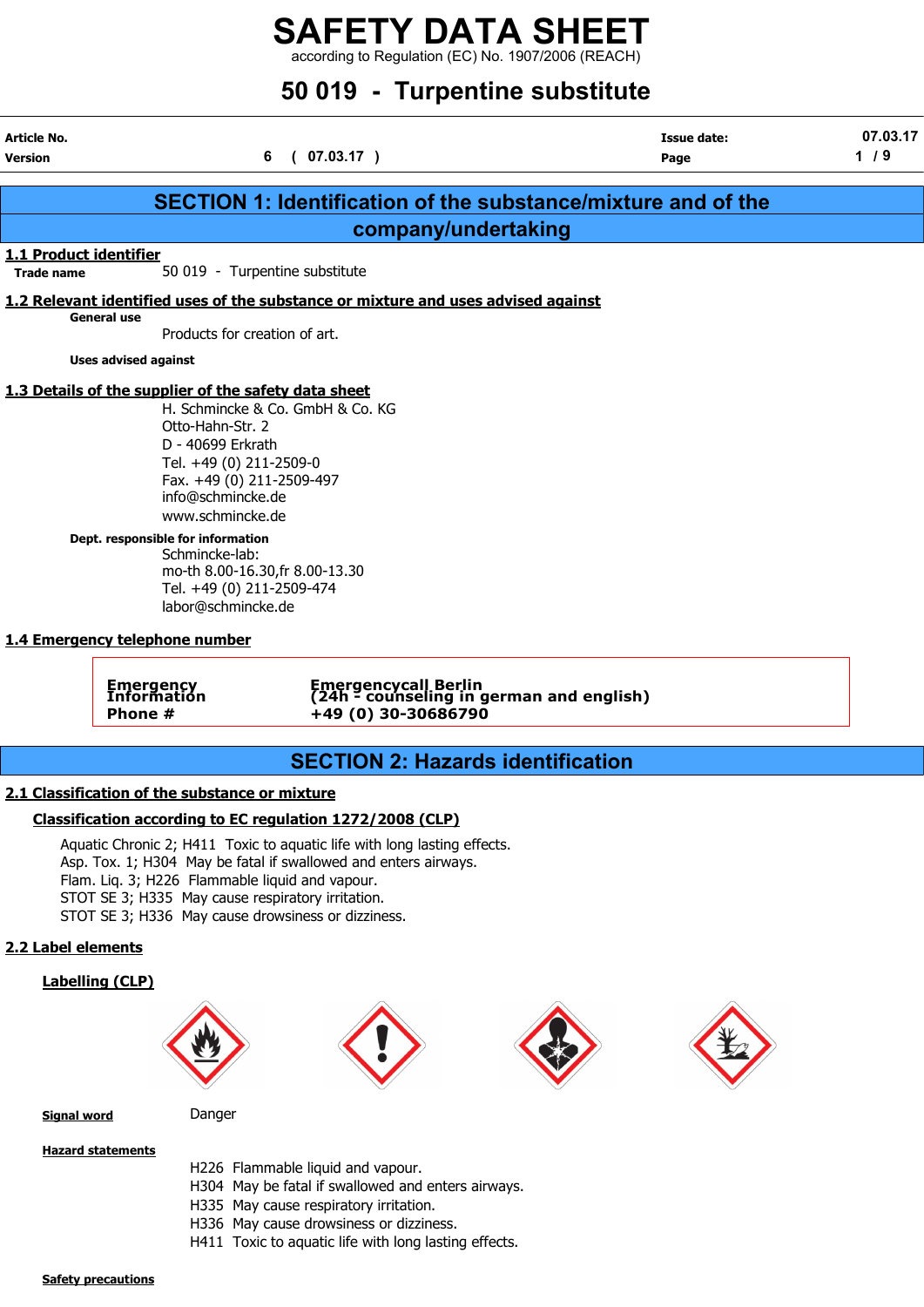according to Regulation (EC) No. 1907/2006 (REACH)

## 50 019 - Turpentine substitute

| Article No.    |                                                                                                        | <b>Issue date:</b> | 07.03.17 |
|----------------|--------------------------------------------------------------------------------------------------------|--------------------|----------|
| <b>Version</b> | 6<br>$07.03.17$ )                                                                                      | Page               | 2/9      |
|                | P102 Keep out of reach of children.                                                                    |                    |          |
|                | P210 Keep away from heat, hot surfaces, sparks, open flames and other ignition sources. No<br>smoking. |                    |          |
|                | P243 Take action to prevent static discharges.                                                         |                    |          |
|                | P260 Do not breathe vapours.                                                                           |                    |          |
|                | P273 Avoid release to the environment.                                                                 |                    |          |
|                | P280 Wear protective gloves/protective clothing and eye/face protection.                               |                    |          |
|                | P301+P310 IF SWALLOWED: Immediately call a POISON CENTER/doctor/                                       |                    |          |
|                | P301+P330+P331 IF SWALLOWED: rinse mouth. Do NOT induce vomiting.                                      |                    |          |
|                | P303+P361+P353 IF ON SKIN (or hair): Take off immediately all contaminated clothing. Rinse             |                    |          |
|                | skin with water [or shower].                                                                           |                    |          |
|                |                                                                                                        |                    |          |

#### 2.3 Other hazards

Repeated exposure may cause skin dryness or cracking. (EUH066)

### SECTION 3: Composition / information on ingredients

#### 3.1 Substances

Chemical characterisation White spirit

> CAS-Number EINECS / ELINCS / NLP EU index number Customs tariff number REACH registration No. RTECS-no. Hazchem-Code CI-Number

#### 3.2 Mixtures

solvent naphtha (petroleum), light, aromatic: 70 - 90 % naphta (petroleum), hydrotreated heavy: 10 - 30 % CAS: 64742-95-6 CAS: 64742-48-9 REACH: 01-2119455851-35 REACH: 01-2119457273-39-xxxx Aquatic Chronic 2; H411 / Asp. Tox. 1; H304 / Flam. Liq. Asp. Tox. 1; H304 / EUH066 3; H226 / STOT SE 3; H335 / STOT SE 3; H336 / EUH066

Substance 1 and 1 Substance 2 and 1 Substance 2 and 1 Substance 2 and 2 Substance 2

#### Additional information

### SECTION 4: First aid measures

#### 4.1 Description of first aid measures

#### General information

#### In case of inhalation

Move victim to fresh air. Seek medical attention if problems persist.

#### In case of skin contact

Remove residues with soap and water. Immediately remove all contaminated clothing.

#### After eye contact

Immediately flush eyes with plenty of flowing water for 10 to 15 minutes holding eyelids apart. Seek medical attention if irritation persists.

#### After swallowing

If swallowed, seek medical advice immediately and show this container or label. Do NOT induce vomiting.

### 4.2 Most important symptoms and effects, both acute and delayed

## 4.3 Indication of any immediate medical attention and special treatment needed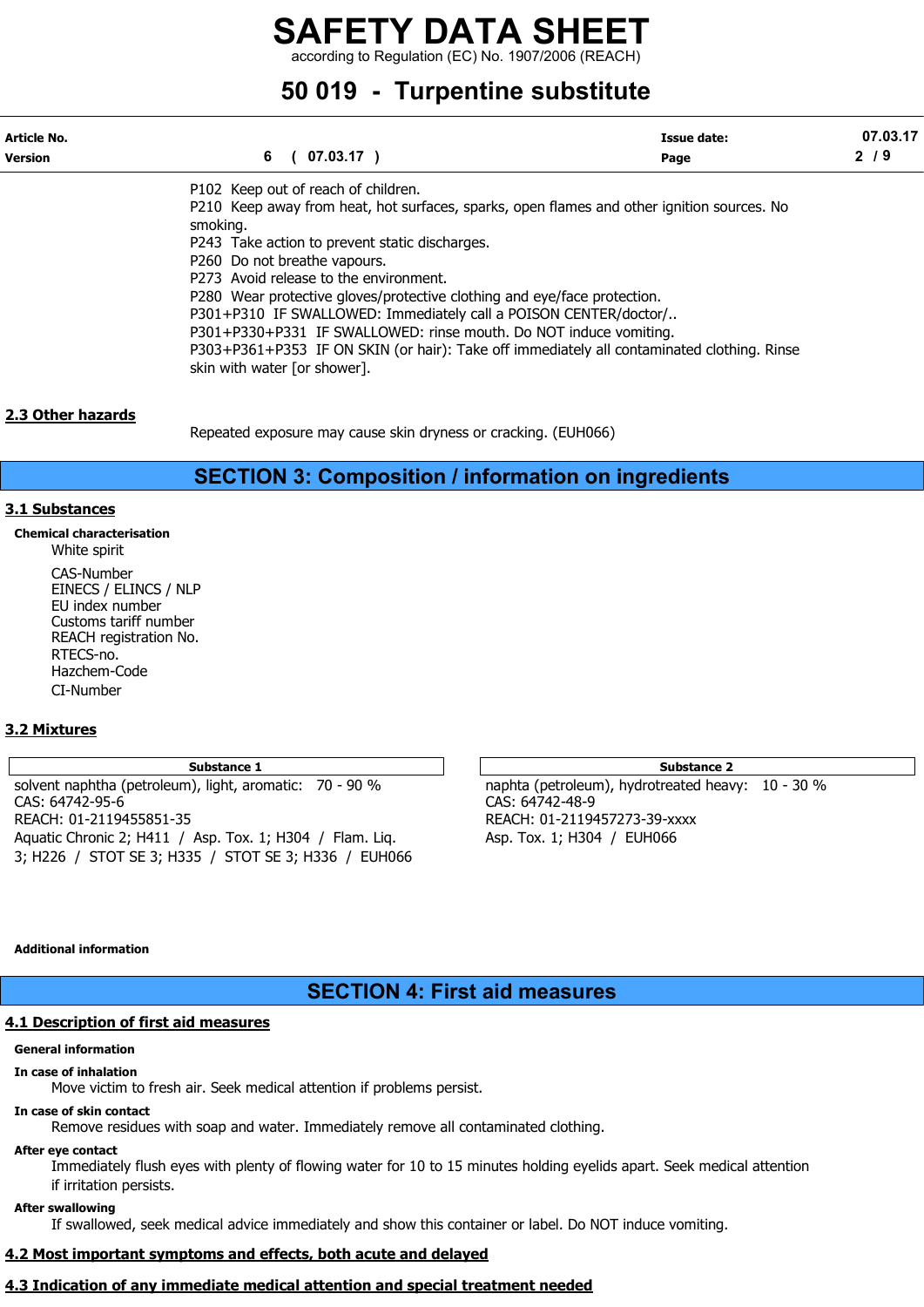ding to Regulation (EC) No. 1907/2006 (REACH)

## 50 019 - Turpentine substitute

| Article No. |              | <b>Issue date:</b> | 07.03.17 |
|-------------|--------------|--------------------|----------|
| Version     | 6 ( 07.03.17 | Page               | 3/9      |

Caution if victim vomits: Risk of aspiration! Subsequent observance for pneumonia and lung oedema.

## SECTION 5: Firefighting measures

#### 5.1 Extinguishing media

Suitable extinguishing media

carbon dioxide foam water mist powder

#### Extinguishing media which must not be used for safety reasons

strong water jet

#### 5.2 Special hazards arising from the substance or mixture

May form dangerous gases and vapours in case of fire.: carbon monoxide and carbon dioxide

#### 5.3 Advice for firefighters

#### Special protective equipment for firefighters

Additional information

### SECTION 6: Accidental release measures

#### 6.1 Personal precautions, protective equipment and emergency procedures

Avoid contact with skin, eyes, and clothing. Remove persons not involved upwind.

#### 6.2 environmental precautions

Do not allow to penetrate into soil, waterbodies or drains.

#### 6.3 Methods and material for containment and cleaning up

#### Methods for cleaning up

Absorb with liquid-binding material (e.g. sand, diatomaceous earth, acid- or universal binding agents) and place in closed containers for disposal.

#### Additional information

#### 6.4 Reference to other sections

### SECTION 7: Handling and storage

#### 7.1 Precautions for safe handling

#### Advices on safe handling

Handle in accordance with good industrial hygiene and safety practice.

#### Precautions against fire and explosion

#### 7.2 Conditions for safe storage, including any incompatibilities

#### Requirements for storerooms and containers Store in a well-ventilated place. Keep container tightly closed.

Hints on joint storage Storage class Further details

### 7.3 Specific end use(s)

## SECTION 8: Exposure controls/personal protection

### 8.1 Control parameters

64742-95-6 solvent naphtha (petroleum), light, aromatic

|            | DEU WEL                                | $100,000$ mq/m <sup>3</sup> | TRGS 900                 |
|------------|----------------------------------------|-----------------------------|--------------------------|
| 64742-48-9 | naphta (petroleum), hydrotreated heavy |                             |                          |
|            | DEU   WEL                              | $100,000$ mg/kg             | $\overline{\phantom{a}}$ |
|            | DEU   WEL                              | $600,000$ mg/m <sup>3</sup> | -                        |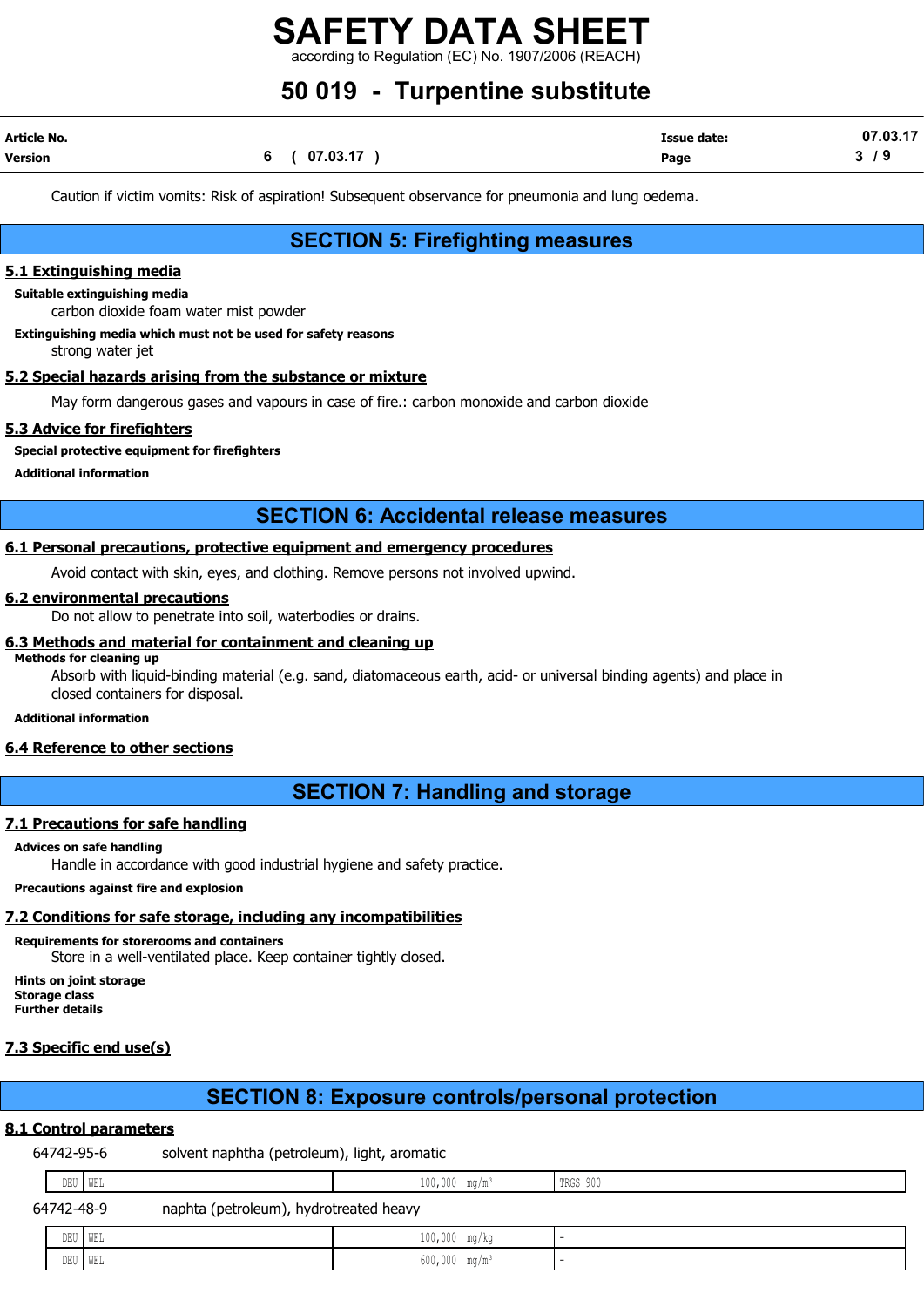according to Regulation (EC) No. 1907/2006 (REACH)

## 50 019 - Turpentine substitute

| Article No. |              | <b>Issue date:</b> | 07.03.17 |
|-------------|--------------|--------------------|----------|
| Version     | 6 ( 07.03.17 | Page               | 4/9      |

#### 8.2 Exposure controls

#### Occupational exposure controls

Respiratory protection

With correct and proper use, and under normal conditions, breathing protection is not required. Respiratory protection must be worn whenever the WEL levels have been exceeded. Combination filtering device (EN 14387) Use filter type A (= against vapours of organic substances)

#### Hand protection

Qualified materials: Nitrile rubber

Layer thickness > 0,35 mm

Breakthrough time > 480 min

Ultranitril 492 - MAPA GmbH, Industriestraße 21- 25, D-27404 Zeven, Internet: www.mapa-pro.de

All information was derived in accordance with EU directive 89/686/EWG and the resultant EN 374 in cooperation with MAPA GmbH. This recommendation applies exclusively to the product and use named in Section 1. In the event of commingling or deviating conditions, contact the suppliers of CE-approved gloves. This information is abased on our current state of knowledge and describes the security standards applicable to our product for the purpose provided.

#### Eye protection

Goggles Body protection

In case of handling larger quantities: Wear suitable protective clothing.

General protection and hygiene measures<br>Handle in accordance with good industrial hygiene and safety practice. Wash hands thoroughly after handling.

#### SECTION 9: Physical and chemical properties

#### 9.1 information on basic physical and chemical properties

| Form                                                       | liquid                 |            |     |       |
|------------------------------------------------------------|------------------------|------------|-----|-------|
| Colour                                                     | clear                  |            |     |       |
| <b>Odour</b>                                               | weak like white spirit |            |     |       |
|                                                            |                        | min        | max |       |
| Initial boiling point and                                  |                        |            |     |       |
| boiling range                                              |                        |            |     |       |
| <b>Melting point/freezing point</b>                        |                        |            |     |       |
|                                                            |                        | $\sim$     |     |       |
| Flash point/flash point range                              |                        | 40 °C      |     |       |
|                                                            |                        |            |     |       |
| <b>Flammability</b>                                        |                        |            |     |       |
| <b>Ignition temperature</b>                                |                        |            |     |       |
| <b>Auto-ignition temperature</b>                           |                        |            |     |       |
| <b>Explosion limits</b>                                    |                        |            |     |       |
| <b>Refraction index</b>                                    |                        |            |     |       |
|                                                            |                        |            |     |       |
| Partition coefficient: n-octanol/water                     |                        |            |     |       |
| <b>Danger of explosion</b>                                 |                        |            |     |       |
|                                                            |                        |            |     |       |
|                                                            |                        |            |     |       |
| Vapour pressure                                            |                        |            |     |       |
| <b>Density</b>                                             |                        | $0,8 -$    |     | 20 °C |
|                                                            |                        | $0,9$ g/ml |     |       |
| <b>PH</b> value                                            |                        |            |     |       |
|                                                            |                        |            |     |       |
| <b>Viscosity dynamic of</b>                                |                        |            |     |       |
| Viscosity dynamic up to                                    |                        |            |     |       |
|                                                            |                        |            |     |       |
| <b>Viscosity kinematic of</b><br>Viscosity kinematic up to |                        |            |     |       |

#### 9.2 Other information

### SECTION 10: Stability and reactivity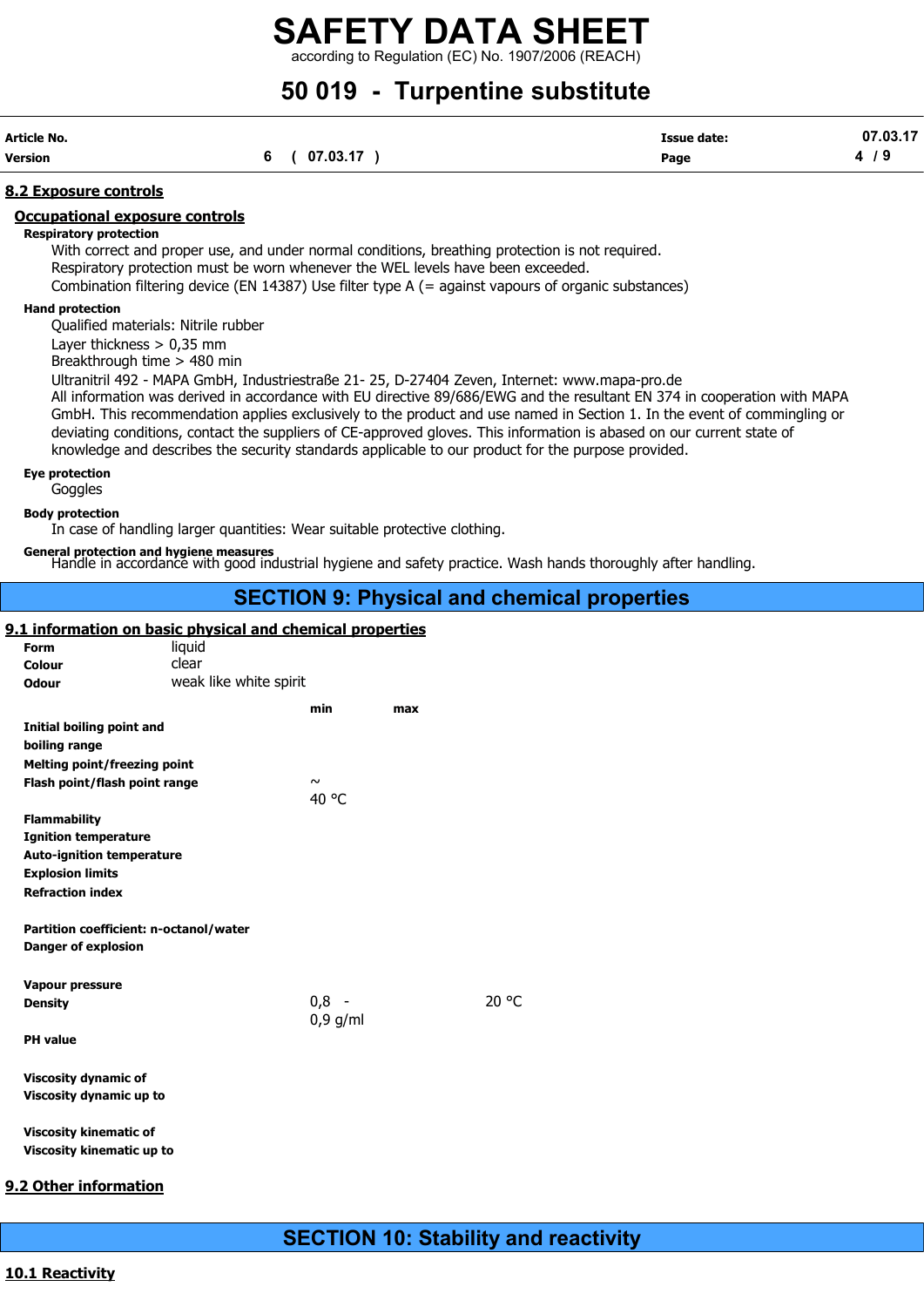## 50 019 - Turpentine substitute

| Article No.    |          | Issue date: | 07.03.17 |
|----------------|----------|-------------|----------|
| <b>Version</b> | 07.03.17 | Page        |          |

#### 10.2 Chemical stability

Product is stable under normal storage conditions.

#### 10.3 Possibility of hazardous reactions

#### 10.4 Conditions to avoid

Keep away from sources of ignition.

#### 10.5 Incompatible materials

strong oxidizing agents

#### 10.6 Hazardous decomposition products

64742-95-6 solvent naphtha (petroleum), light, aromatic

| oral   | --<br>LD50          | __________<br>- הר<br>.na l | 2000,000 | mα<br>770          |  |
|--------|---------------------|-----------------------------|----------|--------------------|--|
| dermal | <b>TD50</b><br>∪∪עע | n.<br>na l                  | 2000,000 | ___<br>ma.<br>77 C |  |

#### 64742-48-9 naphta (petroleum), hydrotreated heavy

|                                         | 6(07.03.17) |                                              |               |          | <b>Issue date:</b><br>Page |      | 07.03.17<br>5/9 |
|-----------------------------------------|-------------|----------------------------------------------|---------------|----------|----------------------------|------|-----------------|
| <u>stability</u>                        |             |                                              |               |          |                            |      |                 |
| stable under normal storage conditions. |             |                                              |               |          |                            |      |                 |
| of hazardous reactions<br>s to avoid    |             |                                              |               |          |                            |      |                 |
| y from sources of ignition.             |             |                                              |               |          |                            |      |                 |
| ble materials                           |             |                                              |               |          |                            |      |                 |
| dizing agents                           |             |                                              |               |          |                            |      |                 |
| decomposition products                  |             |                                              |               |          |                            |      |                 |
|                                         |             |                                              |               |          |                            |      |                 |
|                                         |             |                                              |               |          |                            |      |                 |
| 6                                       |             | solvent naphtha (petroleum), light, aromatic |               |          |                            |      |                 |
| oral                                    | LD50        | Rat                                          | $\,>\,$       | 2000,000 | mg/kg                      |      |                 |
| dermal                                  | LD50        | Rat                                          | $\rightarrow$ | 2000,000 | mg/kg                      |      |                 |
| 9                                       |             | naphta (petroleum), hydrotreated heavy       |               |          |                            |      |                 |
| oral                                    | LD50        | Rat                                          | $\rightarrow$ | 5000,000 | mg/kg                      |      |                 |
| inhalative                              | LC50        | Rat                                          | $\rightarrow$ | 4900,000 | $mq/m^3$                   | (4h) |                 |
| dermal                                  | LD50        | Rabbit                                       | $\rightarrow$ | 5000,000 | mg/kg                      |      |                 |
|                                         |             | <b>SECTION 11: Toxicological information</b> |               |          |                            |      |                 |

## SECTION 11: Toxicological information

#### 11.1 Information on toxicological effects

#### Acute toxicity

#### In case of inhalation

#### After swallowing

In case of skin contact

#### Practical experience

#### General remarks

#### Toxicological tests

|                                                                                                 |                |                                        | <b>PLOTION THE FUNDULUSION INTO HIMMUTH</b>  |               |          |      |                          |
|-------------------------------------------------------------------------------------------------|----------------|----------------------------------------|----------------------------------------------|---------------|----------|------|--------------------------|
| 1.1 Information on toxicological effects                                                        |                |                                        |                                              |               |          |      |                          |
| cute toxicity<br>Information refers to the solvent.                                             |                |                                        |                                              |               |          |      |                          |
| n case of inhalation<br>Acute toxicity(Rat): LC50 > 21000 mg/m <sup>3</sup> (4 h)               |                |                                        |                                              |               |          |      |                          |
| <b>fter swallowing</b>                                                                          |                |                                        |                                              |               |          |      |                          |
| Acute toxicity(Rat): LD50 > 6500 mg/kg                                                          |                |                                        |                                              |               |          |      |                          |
| n case of skin contact<br>Acute toxicity( Rabbit): LD50 > 3500 mg/kg<br><b>fter eye contact</b> |                |                                        |                                              |               |          |      |                          |
| actical experience                                                                              |                |                                        |                                              |               |          |      |                          |
| <u>eneral remarks</u>                                                                           |                |                                        |                                              |               |          |      |                          |
| xicological tests                                                                               |                |                                        |                                              |               |          |      |                          |
| 64742-95-6                                                                                      |                |                                        | solvent naphtha (petroleum), light, aromatic |               |          |      |                          |
|                                                                                                 |                | LC50                                   | fish                                         | $\rightarrow$ | 10,000   | mg/1 | ÷.                       |
|                                                                                                 |                | LC50                                   | Algae                                        | $\rightarrow$ | 10,000   | mg/1 | ÷.                       |
| 64742-48-9                                                                                      |                | naphta (petroleum), hydrotreated heavy |                                              |               |          |      |                          |
|                                                                                                 |                | LC50                                   | fish                                         | $\rightarrow$ | 1000,000 | mg/1 | $\omega$                 |
|                                                                                                 |                | LC50                                   | Algae                                        | $\rightarrow$ | 1000,000 | mg/1 | $\overline{\phantom{a}}$ |
|                                                                                                 |                |                                        |                                              |               |          |      |                          |
|                                                                                                 |                |                                        | <b>SECTION 12: Ecological information</b>    |               |          |      |                          |
| 2.1 Toxicity                                                                                    |                |                                        |                                              |               |          |      |                          |
| <b>quatic toxicity</b><br>Vater Hazard Class                                                    | $\overline{2}$ |                                        |                                              |               |          |      |                          |

## SECTION 12: Ecological information

#### 12.1 Toxicity

| <b>Aquatic toxicity</b>    |   |
|----------------------------|---|
| <b>Water Hazard Class</b>  | 2 |
| WGK catalog number         |   |
| <b>General information</b> |   |

#### 12.2 Persistence and degradability

Further details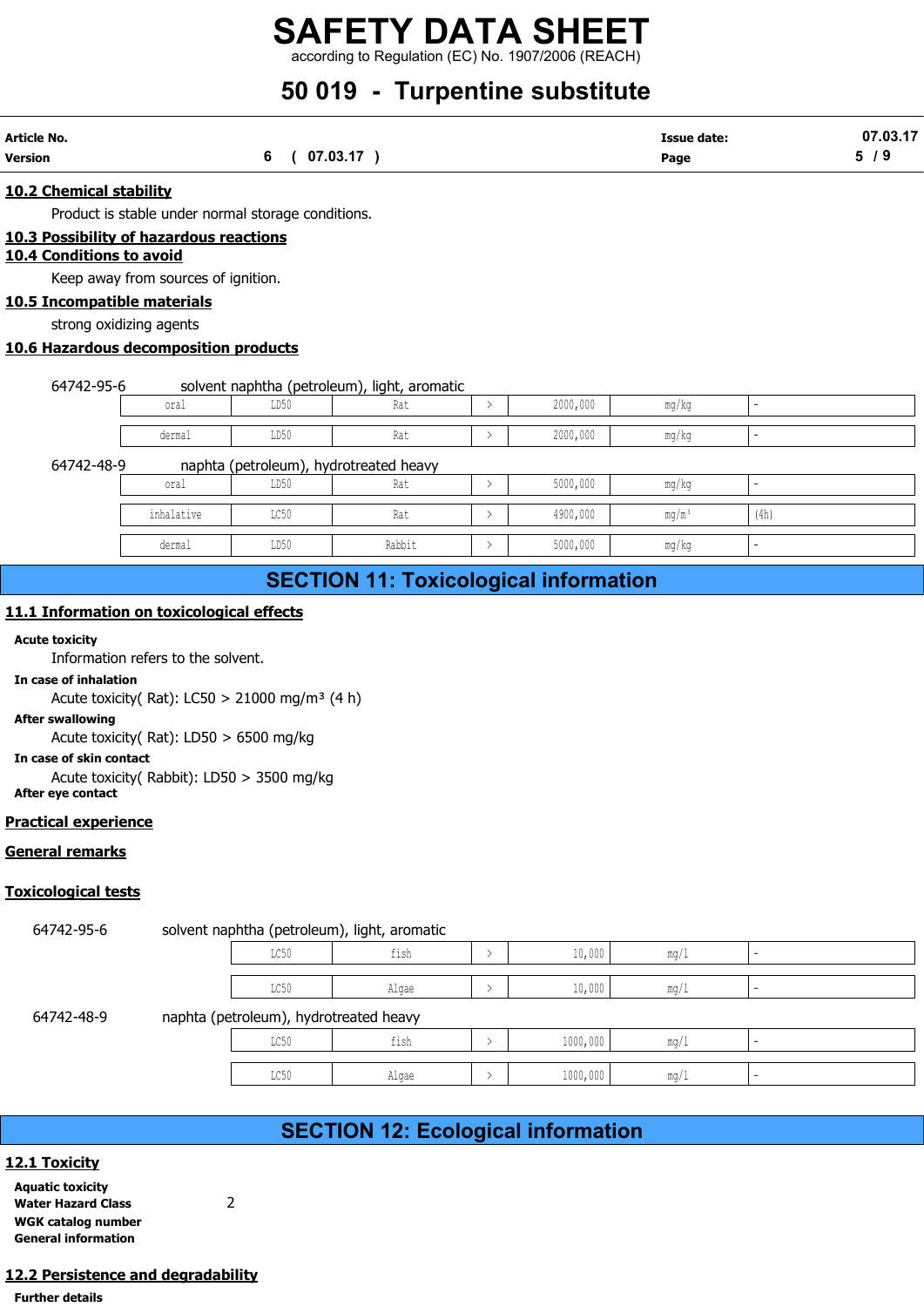according to Regulation (EC) No. 1907/2006 (REACH)

## 50 019 - Turpentine substitute

| Article No. |          | <b>Issue date:</b> | 07.03.17 |
|-------------|----------|--------------------|----------|
| Version     | 07.03.17 | Page               | 6<br>- - |

Oxygen demand

#### 12.3 Bioaccumulative potential

Bioconcentration factor (BCF) Partition coefficient: n-octanol/water

## 12.4 Mobility in soil

No data available

#### 12.5 Results of PBT and vPvB assessment

No data available

#### 12.6 Other adverse effects

General information

#### Ecotoxicological effects

SECTION 13: Disposal considerations

#### 13.1 Waste treatment methods

#### Product

Waste key number

Recommendation

080111\* waste paint and varnish containing organic solvents or other dangerous substances

#### Contaminated packaging

Waste key number Recommendation

#### Additional information

### SECTION 14: Transport information

#### 14.1 UN number

1263

#### 14.2 UN proper shipping name

| ADR, ADN   | Paint related material |  |  |
|------------|------------------------|--|--|
| IMDG, IATA | PAINT RELATED MATERIAL |  |  |

#### 14.3 Transport hazard class(es)

| 3 |
|---|
| 3 |
| 3 |
|   |

#### 14.4 Packing group

III

#### 14.5 Environmental hazards

Marine Pollutant - IMDG **Yes** Marine Pollutant - ADN

## 14.6 Special precautions for user

| <b>Land transport</b>                       |                            |
|---------------------------------------------|----------------------------|
| <b>Code: ADR/RID</b>                        | F1                         |
| Kemmler-number                              | 30                         |
| <b>Hazard label ADR</b>                     | ર                          |
| <b>Limited quantities</b>                   | 5L                         |
| <b>Contaminated packaging: Instructions</b> | P001 - IBC03 - LP01 - R001 |
|                                             |                            |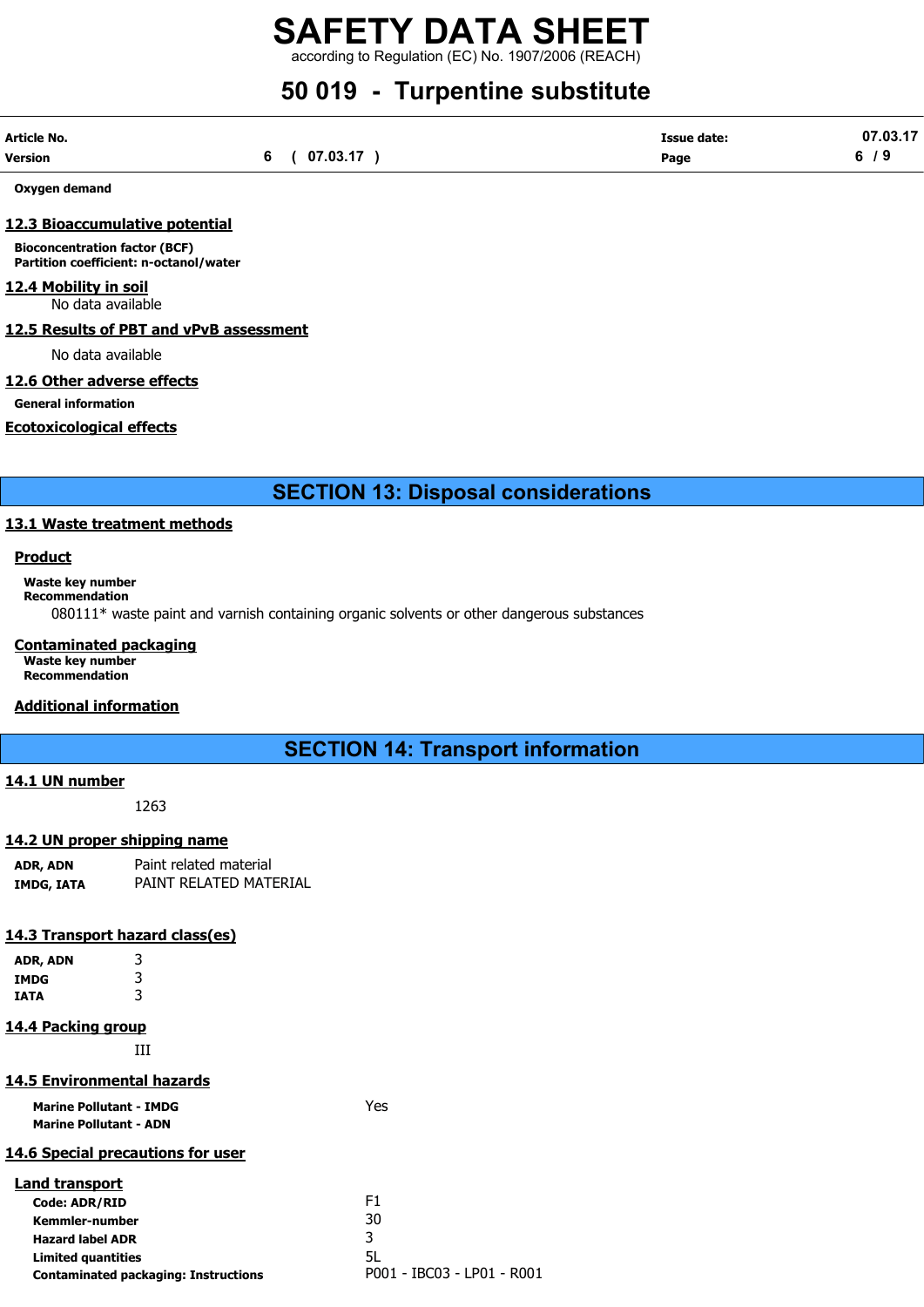according to Regulation (EC) No. 1907/2006 (REACH)

## 50 019 - Turpentine substitute

| Article No.<br>6<br>Version                                                   | (07.03.17)            | <b>Issue date:</b> | 07.03.17<br>7/9 |
|-------------------------------------------------------------------------------|-----------------------|--------------------|-----------------|
|                                                                               |                       | Page               |                 |
| <b>Contaminated packaging: Special provisions</b>                             | PP <sub>1</sub>       |                    |                 |
| Special provisions for packing together                                       | <b>MP19</b>           |                    |                 |
| <b>Portable tanks: Instructions</b>                                           | T <sub>2</sub>        |                    |                 |
| <b>Portable tanks: Special provisions</b>                                     | TP1 - TP29            |                    |                 |
| <b>Tank coding</b>                                                            | <b>LGBF</b>           |                    |                 |
| <b>Tunnel restriction</b>                                                     | D/E                   |                    |                 |
| <b>Remarks</b>                                                                |                       |                    |                 |
| EQ                                                                            | E <sub>1</sub>        |                    |                 |
| <b>Special provisions</b>                                                     | $163 - 367 - 650$     |                    |                 |
| <b>Inland waterway craft</b>                                                  |                       |                    |                 |
| <b>Hazard label</b>                                                           |                       |                    |                 |
| <b>Limited quantities</b>                                                     |                       |                    |                 |
| <b>Transport permitted</b>                                                    |                       |                    |                 |
| <b>Equipment necessary</b>                                                    |                       |                    |                 |
| <b>Ventilation</b>                                                            |                       |                    |                 |
| <b>Remarks</b>                                                                |                       |                    |                 |
| EQ                                                                            |                       |                    |                 |
| <b>Special provisions</b>                                                     |                       |                    |                 |
| Sea transport                                                                 |                       |                    |                 |
| <b>EmS</b>                                                                    | $F-E$ , S-E           |                    |                 |
| <b>Special provisions</b>                                                     | 163 - 223 - 367 - 955 |                    |                 |
| <b>Limited quantities</b>                                                     | 5L                    |                    |                 |
| <b>Contaminated packaging: Instructions</b>                                   | P001 - LP01           |                    |                 |
| <b>Contaminated packaging: Special provisions</b>                             | PP <sub>1</sub>       |                    |                 |
| <b>IBC: Instructions</b>                                                      | IBC03                 |                    |                 |
| <b>IBC: Provisions</b>                                                        |                       |                    |                 |
| <b>Tank instructions IMO</b>                                                  | $\blacksquare$        |                    |                 |
| <b>Tank instructions UN</b>                                                   | T <sub>2</sub>        |                    |                 |
| <b>Tank instructions Special provisions</b>                                   | TP1 - TP29            |                    |                 |
| <b>Stowage and segregation</b>                                                | category A            |                    |                 |
| <b>Properties and observations</b>                                            |                       |                    |                 |
| <b>Remarks</b>                                                                |                       |                    |                 |
| EQ                                                                            | E <sub>1</sub>        |                    |                 |
| <b>Air transport</b>                                                          |                       |                    |                 |
| Hazard                                                                        | Flammable Liquid      |                    |                 |
| Passenger                                                                     | 355 (60L)             |                    |                 |
| Passenger LQ                                                                  | Y344 (10L)            |                    |                 |
| Cargo                                                                         | 366 (220L)            |                    |                 |
| <b>ERG</b>                                                                    | 3L                    |                    |                 |
| <b>Remarks</b>                                                                |                       |                    |                 |
| EQ                                                                            |                       |                    |                 |
| <b>Special Provisioning</b>                                                   | A192                  |                    |                 |
|                                                                               |                       |                    |                 |
| 14.7 Transport in bulk according to Annex II of MARPOL 73/78 and the IBC Code |                       |                    |                 |

#### No data available

## SECTION 15: Regulatory information

#### 15.1 Safety, health and environmental regulations/legislation specific for the substance or mixture

#### National regulations

#### **Europe**

Contents of VOC [%] Contents of VOC [g/L] Further regulations, limitations and legal requirements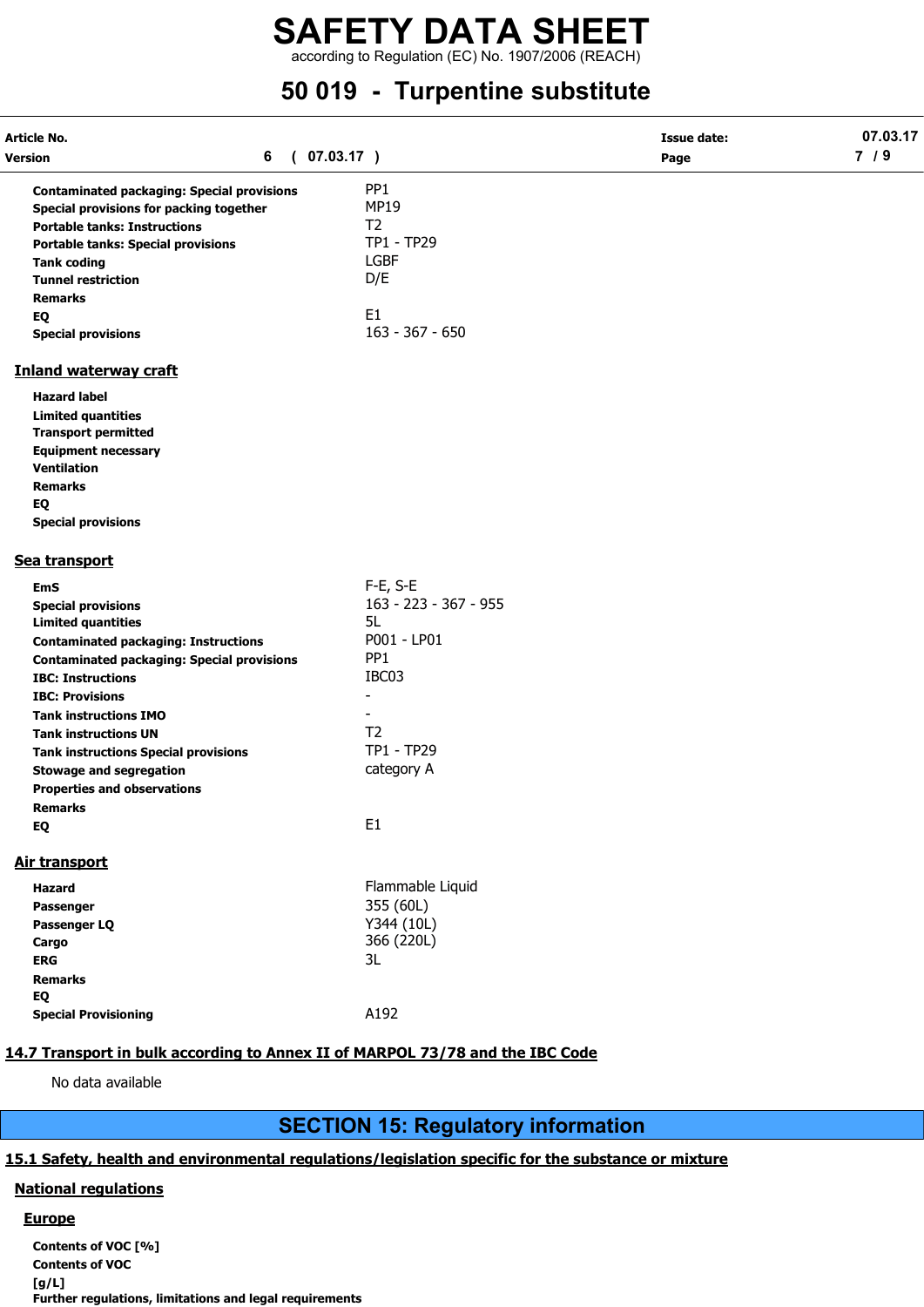## SAFETY DATA SHEET according to Regulation (EC) No. 1907/2006 (REACH)

## 50 019 - Turpentine substitute

| Article No. |              | <b>Issue date:</b> | 07.03.17 |
|-------------|--------------|--------------------|----------|
| Version     | 6 ( 07.03.17 | Page               | 8/9      |

#### **Germany**

Storage class Water Hazard Class 2 WGK catalog number Incident regulation Information on working limitations Further regulations, limitations and legal requirements

#### **Denmark**

Further regulations, limitations and legal requirements

#### **Hungary**

Further regulations, limitations and legal requirements

#### Great Britain

Further regulations, limitations and legal requirements

#### Switzerland

Contents of VOC [%] 100 % Further regulations, limitations and legal requirements

#### **USA**

Further regulations, limitations and legal requirements Federal Regulations State Regulations

#### **Japan**

Further regulations, limitations and legal requirements

#### **Canada**

Further regulations, limitations and legal requirements

#### 15.2 Chemical Safety Assessment

### SECTION 16: Other information

#### Further information

| Hazard statements (CLP) | H226 Flammable liquid and vapour.                  |  |
|-------------------------|----------------------------------------------------|--|
|                         | H304 May be fatal if swallowed and enters airways. |  |
|                         | H335 May cause respiratory irritation.             |  |

H336 May cause drowsiness or dizziness.

H411 Toxic to aquatic life with long lasting effects.

#### Further information

This information is abased on our current state of knowledge and describes the security standards applicable to our product for the purpose provided. The information provided here does not constitute a legally binding warranty of specific characteristics or of suitability for a specific application use of the product is thus to be adapted to the user's special conditions and checked by preliminary tests. We are thus unable to guarantee product characteristics or accept an liability for damage arising in connection with the use of our products.

#### Literature

For abbreviations and acronyms, see: ECHA Guidance on information requirements and chemical safety assessment, chapter R.20 (Table of terms and abbreviations).

#### Reason of change